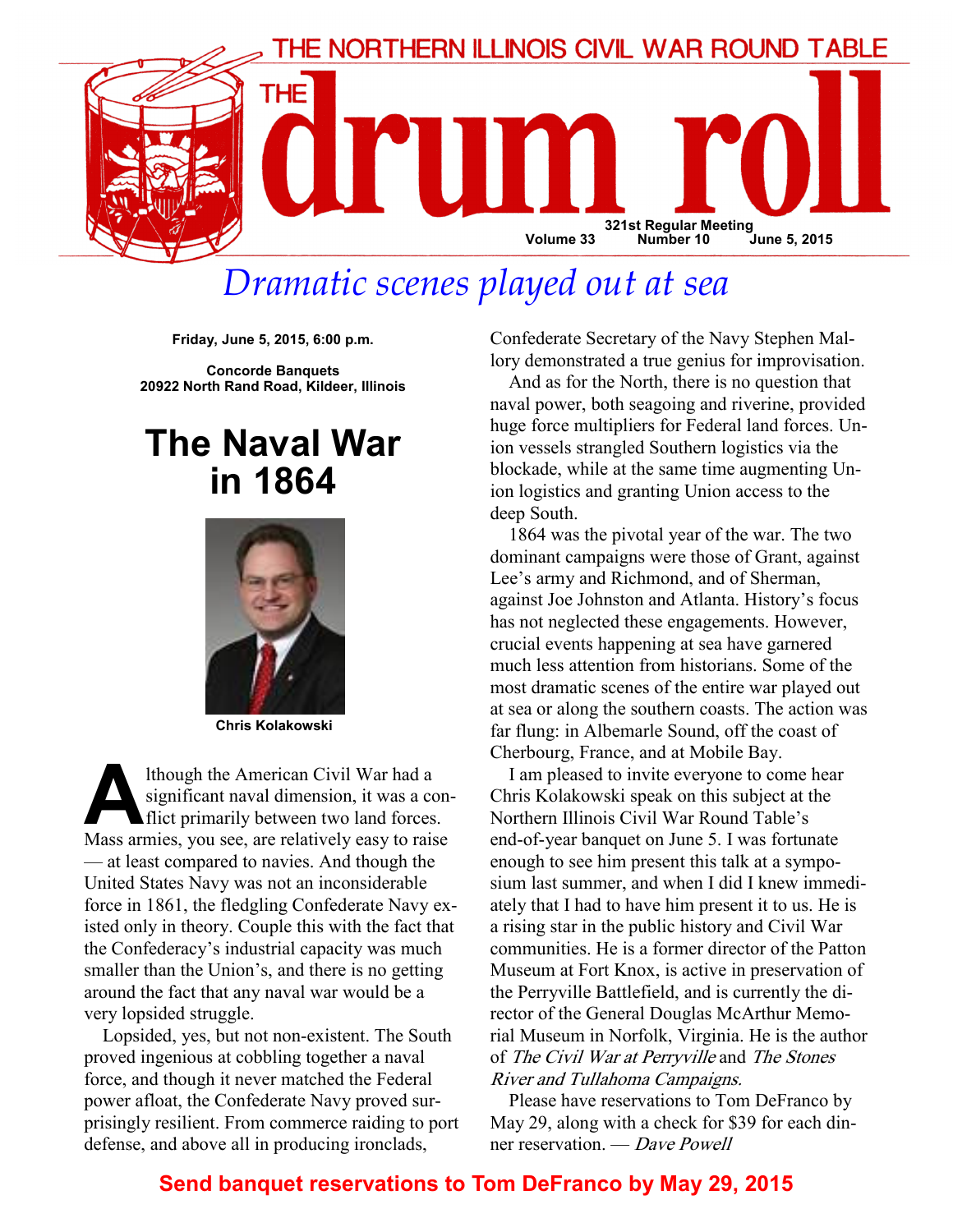## The Man Who Precipitated the Battle of Gettysburg

#### By Tom DeFranco

In May 1, noted author, historian, and<br>cavalry expert Eric Wittenberg preser<br>the story of John Buford and the way<br>precipitated the battle of Gettysburg cavalry expert Eric Wittenberg presented the story of John Buford and the way he precipitated the battle of Gettysburg.

The Bufords (originally the Beauforts) were a French Huguenot family with a history of military service through the ages. They could trace their genealogy to the 1066 Battle of Hastings as part of William the Conqueror's invading forces. Upon the family's emigration to the New World, they remained as active in military affairs of their adopted country as they were in the old. John Buford's uncle, Thomas, was killed in Lord Dunsmore's War, which was fought on the eve of the American Revolution, and his father, Simeon, served in the Revolution as a quartermaster in the Culpeper Minutemen, a Virginia militia unit.

After the Revolution, the Bufords moved to Kentucky and became known for their knowledge of horseflesh. The family also was steeped in Democratic politics of the time. Besides an older half brother, Napoleon Bonaparte Buford, John had two younger full brothers, James Monroe Buford and Thomas Jefferson Buford. Part of the family moved to Rock Island, Illinois. John had a sense at an early age that he was cut out for the saddle.

He wanted to attend West Point when he came of age, but a problem arose because Napoleon was already attending classes there. Eventually, claiming exemption for being half brothers, John was accepted into West Point. In the antebellum army he served as a lieutenant (and later captain) of the 2nd Dragoons. As civil war approached, Buford received a letter from the pro-Confederate governor of Kentucky offering him anything he wanted in the military service of Kentucky. He replied that he was a "captain of the United States Army and he intended to remain one."

Up until the Gettysburg Campaign, Buford's only combat assignment had been during the 2nd Manassas Campaign. He had the intelligence coup of the campaign when he discovered General Page 2 drum roll, June 2015

James Longstreet's column passing through Thoroughfare Gap. He quickly relayed this intelligence to General Irvin McDowell (then acting as General John Pope's second in command). Unfortunately, McDowell did not act quickly enough to defend the gap and Longstreet was able to link up with General Stonewall Jackson. Federal forces at Bull Run were routed from the field.

 The next time Buford found himself in the saddle was in the spring of 1863 when he commanded the reserve brigade of regular cavalry. Changes occurred within the cavalry command structure when a bad case of piles kept cavalry corps commander General George Stoneman from the saddle. The first division commander, General Alfred Pleasonton, now commanded the corps, and Buford took command of the division.

At the time of Gettysburg, Buford's division comprised William Gamble's brigade (which included veteran units such as the Fox River Valley's own 8th Illinois), Tom Devin's brigade, and Wesley Merritt's reserve brigade (inherited from Buford when the latter rose in command). Unfortunately, Merritt's regulars were on detached duty and not available to him. The cavalry was split into three prongs, each operating in the van of a wing of the Army of the Potomac.

Buford's forces covered the army's left wing commanded by a consistently aggressive corps commander, John Reynolds. Buford maintained contact with his superiors. The leading Confederate elements, perhaps from a sense of arrogance, were not quite as concerned by enemy presence. The Confederates knew that they had Yankees in front of them, too — after a fashion. Pettigrew's brigade of Heth's Division had been in town on June 30 and had seen what they took to be Federal cavalry. Unfortunately for them, neither Henry Heth nor Hill was inclined to believe the new brigade commander and assumed all that was in town was some local militia, which would be easily swept away with a slight show of force.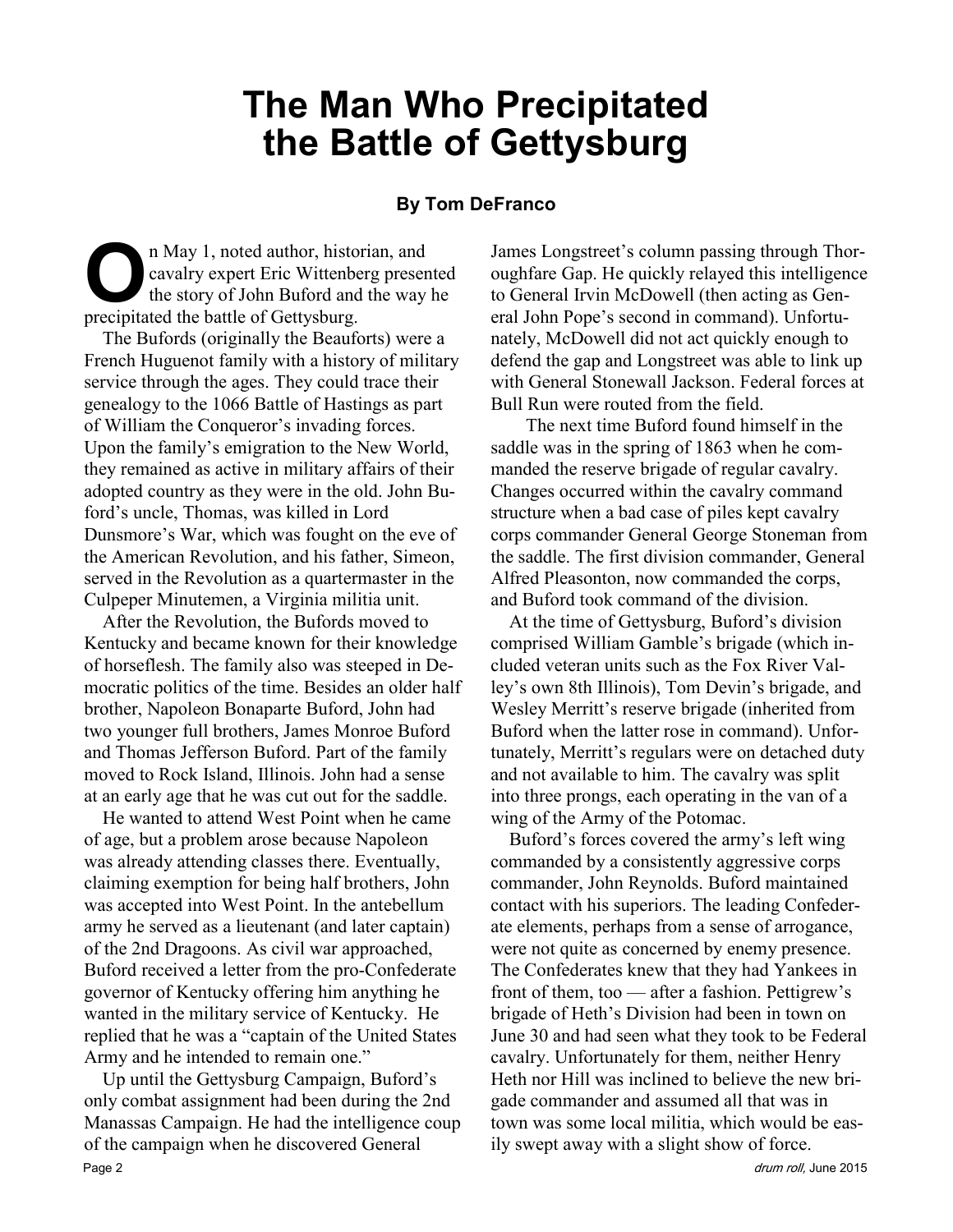They would receive an education on July 1. Reports told Buford that A. P. Hill's and Richard Ewell's corps were lurking from the west and north of Gettysburg. The closest Rebel forces were Henry Heth's new division of Hill's Third Corps. This was a key point in Wittenberg's presentation. Rather than it being an accident that the two armies would meet at Gettysburg (as claimed by so many historians), Wittenberg holds that both armies were likely to meet there because of the terrain and the road network. Buford's decision to hold there made a likelihood a certainty.

Realizing that July 1 would be fraught with peril, Buford did his best to give his men the strongest chance for survival. He realized he would be badly outnumbered. He used the concept of a covering force action. He would trade space for time by carefully deploying his troopers along likely avenues of approach in videttes. The engaged units were to put up as strong a fight as possible and then fall back to the next level of defense and so on. The division headquarters was to be at the Lutheran Seminary, which offered a great view from its cupola.

Early that morning, Lieutenant Marcellus Jones from DuPage County, Illinois, borrowed Sergeant Levi Shafer's single-shot carbine and fired what was a seemingly innocuous shot at a Rebel officer. That single act bought Buford and his small force about two hours, for it convinced Heth that he needed to deploy his division. And so throughout the morning and into the afternoon Buford and his brigade commanders did the little things it took to keep the Army of the Potomac in the fight at Gettysburg, including having the 8th Illinois form up for a charge against the 52nd North Carolina Infantry. This was enough to convince its colonel to form a square — a frequently used Napoleonic tactic meant to fight off cavalry charges.

drum roll, June 2015 **page 3** Later in the day, Buford was ordered to stop the Confederates assumed to be forming for an attack against the Federal positions now rallied along Cemetery Hill. So he had his two brigades form up and threaten a charge. That was it for Buford and his men for the day. They were ordered to guard the Federal left flank, putting them in Sherfy's Peach Orchard. By about one o'clock on the afternoon on July 2, Buford and his men were ordered to the Federal rear to rest and refit at

Westminster, Maryland. They missed the rest of the battle, but not the pursuit. They were back in their saddles again soon after the battle.

On behalf of the round table, I wish to thank Eric Wittenberg for his fantastic presentation on Buford and his division at Gettysburg.

#### June Saturday Discussion

All members and guests are invited to participate in the session to be held at the Hoffman Estates Community Bank, 1375 Palatine Road, Hoffman Estates, on Saturday, June 20, from 10:00 a.m. until noon. Attendees are asked to park in the adjacent lot rather than in spaces provided for bank customers. The group will discuss post-war careers of prominent leaders.

These discussions are generally held on the third Saturday of the month from September through June. They are held to generate and foster a free exchange of ideas on events that transpired during the Civil War.

### Executive Board Meeting

The executive board of the Northern Illinois Civil War Round Table will meet on June 20, 2015, at the Hoffman Estates Bank, 1375 Palatine Road, Hoffman Estates, at 9 a.m. prior to the regular Saturday discussion meeting.

#### Book Discussion Group

The Civil War book discussion group led by Tom DeFranco at the Eisenhower Library, 4613 North Oketo, Harwood Heights, meets on the first Saturday of the month from 10:00 until 11:30 a.m. On June 6 attendees are invited to bring recent books for discussion.

#### Women's Civil War Book Club

The next book for the Civil War book club for women is Nostalgia by Dennis McFarland. The location, date, and time of the discussion are to be determined. If you are interested in joining the group, contact Denise Limburg at (847) 382-1022 or dlimburg@prodigy.net, or Mary Banks at zeller1@comcast.net or (847) 497-3149.